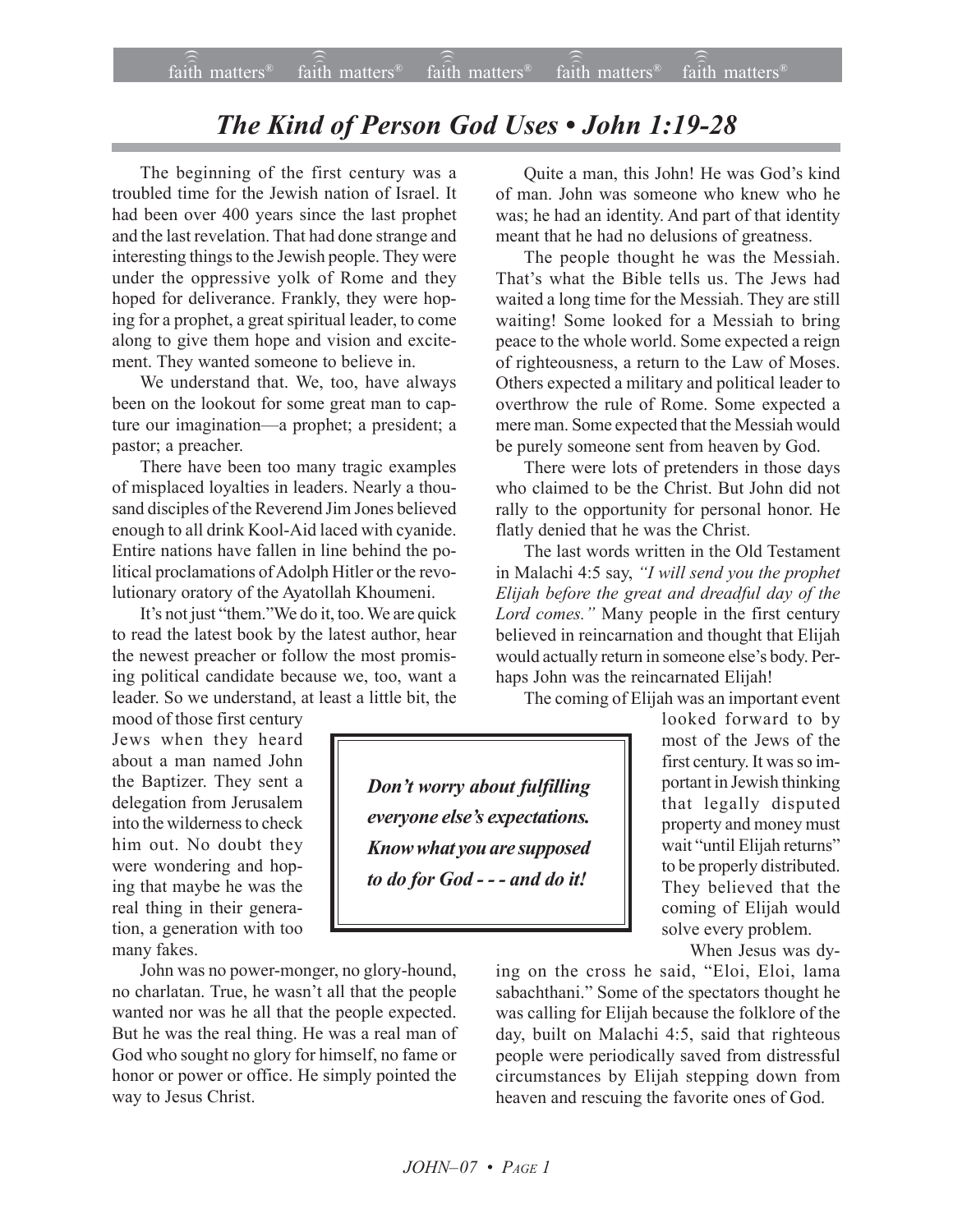## $\widehat{\widehat{\mathfrak{tair}}}$  matters  $\widehat{\widehat{\mathfrak{tair}}}$  matters  $\widehat{\widehat{\mathfrak{tair}}}$  matters  $\widehat{\widehat{\mathfrak{tair}}}$  matters  $\widehat{\widehat{\mathfrak{se}}}$  faith matters faith matters<sup>®</sup> faith matters<sup>®</sup> faith matters

What an honor. What a privilege. What an opportunity to be considered to be Elijah! But John denied it. John would not accept an honor that was not rightly his. In fact, if I see the picture clearly, John was not seeking honor at all, whether his or anyone else's.

The inquisitors wouldn't give up so they asked, *<sup>1</sup>Are you the Prophet?*<sup>*''*</sup> You see, another significant verse to the people in those days was a quotation by Moses in Deuteronomy 18:15, "The Lord *your God will raise up for you a prophet like me from among your own brothers. You must listen to him.*" The Jews thought that maybe John was this unnamed Prophet Par Excellence who would be in the tradition of Moses himself.

Maybe John could have convinced himself that he was the one referred to by Moses. At least he could have taken advantage of the opportunity and made himself great and effective for God. But John answered simply and straightforwardly with one word: No.

John clearly knew and lived the fact that he was nobody outside of Jesus Christ. Without Jesus John had no mission, John had no identity, John had no worthiness. He was nothing. He was nobody.

But John did find his identity and his worth and his mission in Jesus Christ! In Christ he found fulfillment. John knew who he was and would have it no other way. John was the kind of person God uses!

We must look for spiritual leaders like John today—men and women who do not seek fame, money, power or influence. Men and women who insist on dropping into the background so that Jesus Christ can step into the limelight.

My heart breaks when I see spiritual leaders pushing and promoting themselves. There is no place for building personal empires when we ought to be building Christ's kingdom. There is no need for anyone but Jesus Christ to be recognized and known and honored. Look for spiritual leadership from people like John who had no delusions about his greatness, who knew that he was absolutely nobody outside of Jesus Christ.

But it's not just a matter of looking for that kind of spiritual leader, it's also a matter of being that kind of a person. We must make the uplifting of Jesus Christ the goal of our lives. We must

not push ourselves. We must not build ourselves up. We must not live for ourselves alone. The issue is not who knows us but who knows Jesus. The concern is not our success, it is Jesus' success. The goal isn't our glory, it is Jesus' glory. So, if you want to be the kind of person that God uses—know who you are and have no delusions about greatness. Instead, have an identity that is totally fixed to Jesus Christ!

John not only knew who he was, John knew what he was supposed to do. In John 1:22-25 we find a man who is not bent on fulfilling the expectations of the people around him. Their expectations were many. They wanted a prophet. They wanted a leader. They wanted someone with all the answers. They wanted someone to solve their problems. But John knew and lived one of the most important principles of life. He knew he could not fulfill everyone's expectation. He knew that he could not be what everyone one wanted him to be. He knew that he could not answer everyone's questions. All John needed to do was what God expected him to do.

Oh that we could all learn that lesson! We spend so much of life trying to live up to the contradictory expectations of everyone around us. How many lives have been wasted trying to fulfill the career expectations of parents, the business expectations of associates, the physical expectations of society and the religious expectations of the church?

John the Baptist was a man of singular purpose in life. He knew what he was supposed to do and he did it—rather than wasting life in a futile attempt to fulfill the expectations of others. And what was John supposed to do? He was supposed to "*Make straight the way for the Lord*."

Ancient roads weren't really roads at all. They were rutted dirt paths that wound through villages, fields and over mountain passes. When a king or conqueror was coming, the people would go out and prepare the roads to handle chariots. They would straighten out and pave the roads in anticipation of the coming king. John was say, "I'm nobody, but the King is coming. Get ready! The King is coming! Straighten out the path, pave the road."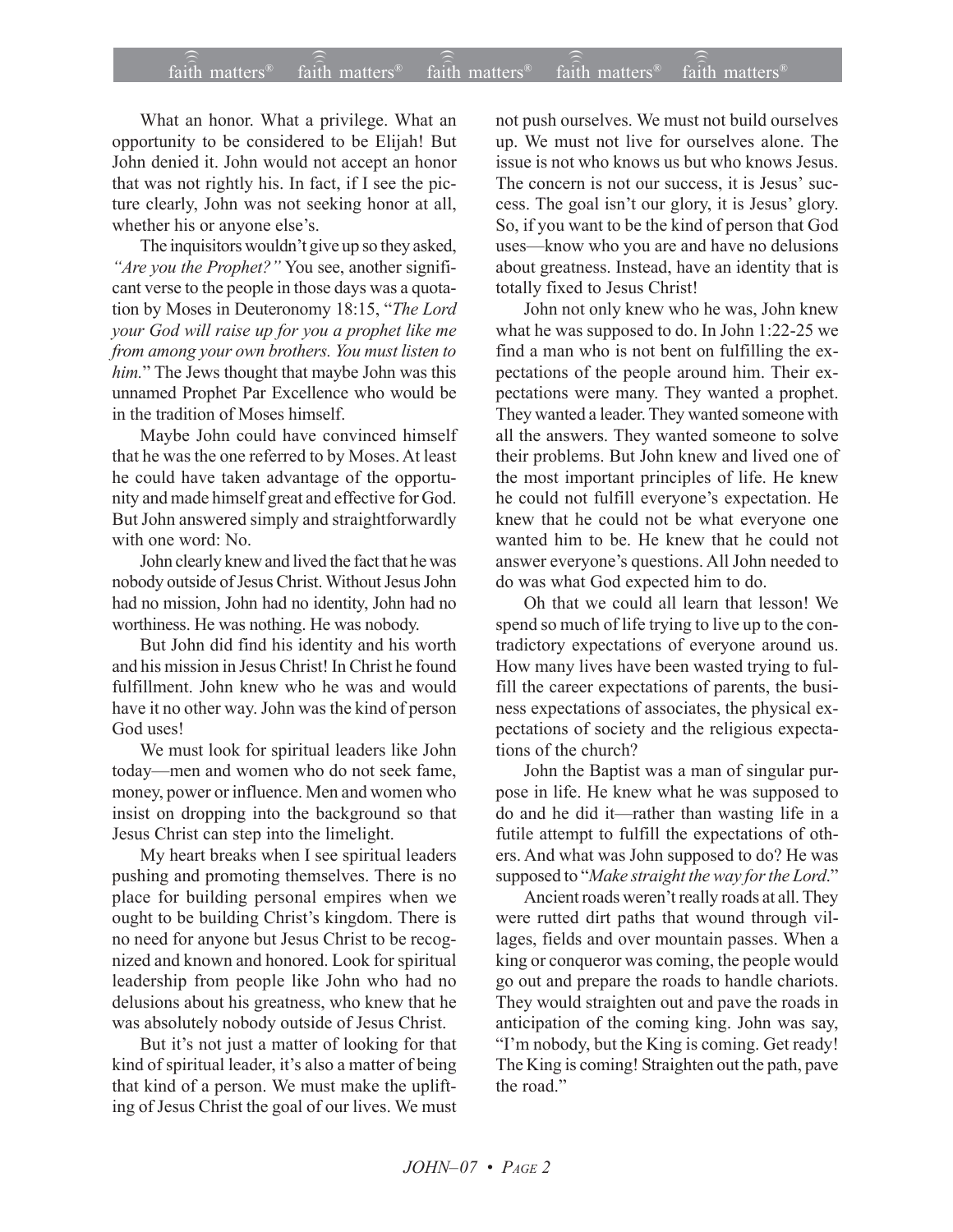## $\widehat{\widehat{\mathfrak{tair}}}$  matters  $\widehat{\widehat{\mathfrak{tair}}}$  matters  $\widehat{\widehat{\mathfrak{tair}}}$  matters  $\widehat{\widehat{\mathfrak{tair}}}$  matters  $\widehat{\widehat{\mathfrak{se}}}$  faith matters ))) faith matters<sup>®</sup> faith matters

Maybe that doesn't seem too all-important as a calling in life, but to John it was very important because to him God was the measurer of what is of value in life.

Now the obvious question is what are you supposed to do in life? What is the goal or purpose by which you measure all your priorities? What does God want you to do with your life? Maybe the most important thing for you is being a Christian mother. Perhaps you are supposed to be a witness from Jesus on your job. Maybe your key role in life is teaching Sunday School. Maybe God wants you to represent him in the area of politics. I don't know what you are supposed to do, but God knows and he wants and expects you to know.

If you want to be the kind of person God uses, make it your business to clearly know what you are supposed to do for God. Then, don't worry about fulfilling everyone else's expectations. Know what you are supposed to do for God - - - and do it!

How do you find out? Make it a matter of prayer. Make it a consideration every time you read the Bible. Seek the counsel of godly Christians.

In John 1:26-28 we find that John was not only a man who knew who he was and what he was supposed to do but he was also a man who knew his relationship to Jesus Christ. John was truly aware of Jesus' presence.

Try to picture John's situation. On the east side of the Jordan River in the wilderness of Judea is John, a man who is really out of sync with the rest of society. But the rest of society has come to him. He has been baptiz-

ing large numbers of people, symbolically cleansing them for the arrival of the king. He is having a press conference surrounded by disciples, admirers, representatives of the powerful leaders in Jerusalem. John's name is on everyone's lips. He is the topic of everyone's conversation John is the center of everyone's attention.

But, in the midst of all the attention and acclaim, John's thoughts are on Jesus! He tells them that "*among you stands one you do not know. He is the one who comes after me.*" Jesus!

Of course John was the kind of person God uses! His head was not turned nor was his ego inflated by the admiration of other people. His eyes and his thoughts and his awareness were totally focused on Jesus Christ.

Are you that kind of person? When successes are piled up at your feet, when your boss gives you a raise, when you hear the applause of people around you is your mind and your heart filled with yourself? Or, are you aware of the presence of Jesus? In the midst of the greatest successes or the worst of failures are you keenly and almost exclusively aware of Jesus Christ? Then you, too, are the kind of person whom God uses!

Although John was so keenly aware of Jesus, at the same time he was keenly aware of his own unworthiness and he chose an interesting way to express it. You see, people in those days went around in sandals. The roads were very dusty in the dry season and muddy when it rained. There weren't sewage systems as we have in our country today. Sewage ran in the streets outside the homes where people walked. As a result, feet were filthy and so were the sandals. The job of untying sandal straps was the most menial of tasks. It was what slaves did. An ancient rabbinic saying was that a teacher's disciple could do anything for his teacher that a slave could do except

*A right relationship with Jesus Christ makes all the other pieces of life fall into place.*

to untie the teacher's sandals. That was too low a task.

John was saying, "I am not worthy to be a slave of Jesus!" And John was right. He was not worthy to untie Jesus' sandals. It

was only by the good grace of God that he could have any relationship to Jesus Christ at all. Yet, John had a very close relationship to Jesus. In fact, it was John who baptized Jesus.

There is no contradiction here. You see, John was close to Jesus because he knew so well his unworthiness and because he knew so well the grace of God that makes a relationship to Jesus Christ possible anywhere at anytime. It is only by God's goodness and only by God's grace that we can ever know him in any way.